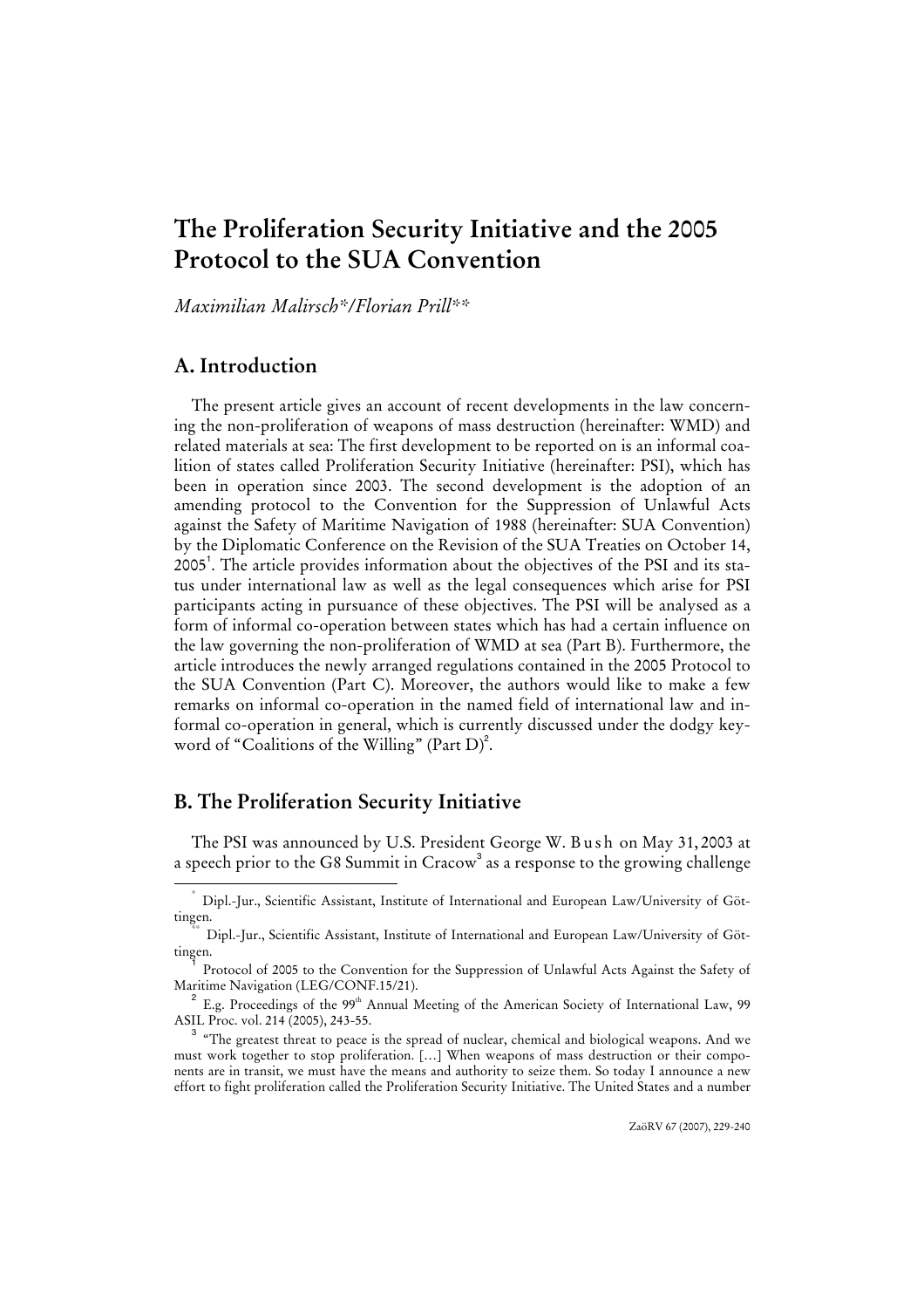posed by the proliferation of WMD, their delivery systems, and related materials worldwide. The PSI is meant to be a specific response to the urgent need to seize WMD-related transfers between states of proliferation concern, or to non-state actors, that violate international non-proliferation norms or are beyond the scope of the existing multilateral export control regimes. In addition to reinforcing multilateral non-proliferation regimes, the PSI shall be an element of the implementation of United Nations Security Council Resolution 1540, which *inter alia* calls upon all states to take co-operative action to prevent illicit trafficking in WMD, their means of delivery and related materials<sup>4</sup>. UN Secretary General Kofi Annan has welcomed the initiative's role in that respect<sup>5</sup>.

The PSI could also be regarded as an element of the implementation of the U.S. National Security Strategy<sup>6</sup>, more precisely the National Strategy to Combat  $WMD<sup>7</sup>$ .

### **I. Objectives and Participants of PSI**

The primary objective of the PSI is to prevent WMD trafficking at sea, in the air, and on land. In order to reach this objective, initiative participants intend to carry out interdiction operations at sea, in the air, or on land with the aim of making it more costly and risky for proliferators to acquire the weapons or materials they seek. The PSI is limited solely to seizing shipments of WMD and dual-use goods which both have civilian, peaceful purposes and which could also be used for the construction of weapons by those countries and non-state actors viewed as threats by PSI participants<sup>8</sup>. So far, the PSI has played an important role in providing the framework for action to disrupt proliferation on several occasions<sup>9</sup>. For instance, in October 2003, Italy, Germany and the United States worked together to stop

j

of our close allies, including Poland, have begun working on new agreements to search planes and ships carrying suspect cargo and to seize illegal weapons or missile technologies. Over time, we will extend this partnership as broadly as possible to keep the world's most destructive weapons away from our shores and out of the hands of our common enemies." President George W. Bush, Remarks at Wawel Royal Castle in Krakow, Poland, at <http://www.whitehouse.gov/news/releases/2003/05/ 20030531-3.html> (last visited May 31, 2003).

<sup>&</sup>lt;sup>4</sup> C. A h l s t r ö m , The Proliferation Security Initiative, in: SIPRI Yearbook 2005, 741-767 (763).

<sup>&</sup>lt;sup>5</sup> K. Annan, United Nations Secretary General, "A Global Strategy for Fighting Terrorism", speech at International Summit on Democracy, Terrorism and Security, Madrid, Spain, 10 March 2005, <http://www.unfoundation.org/files/pdf/2005/A\_Global\_Strategy\_for\_Fighting\_Terrorism.pdf> (last visited June 21, 2006).

<sup>6</sup> Available at <http://www.whitehouse.gov/nsc/2006/> (last visited October 10, 2006).

 $^7$  Available at <http://www.whitehouse.gov/news/releases/2002/12/WMDStrategy.pdf> (last visited June 15, 2006); also see Section V of the NSS 2006.

<sup>8</sup> Press Release, White House, Principles for the PSI (September 4, 2003), available at <www.state. gov./t/np/rls/prsrl/23809/htm> (last visited May 30, 2006).

<sup>9</sup> See remarks by Condoleezza Rice, U.S. Secretary of State, on the second anniversary of the PSI, <http://www.state.gov/secretary/rm/2005/c14856.htm> (last visited June 15, 2006).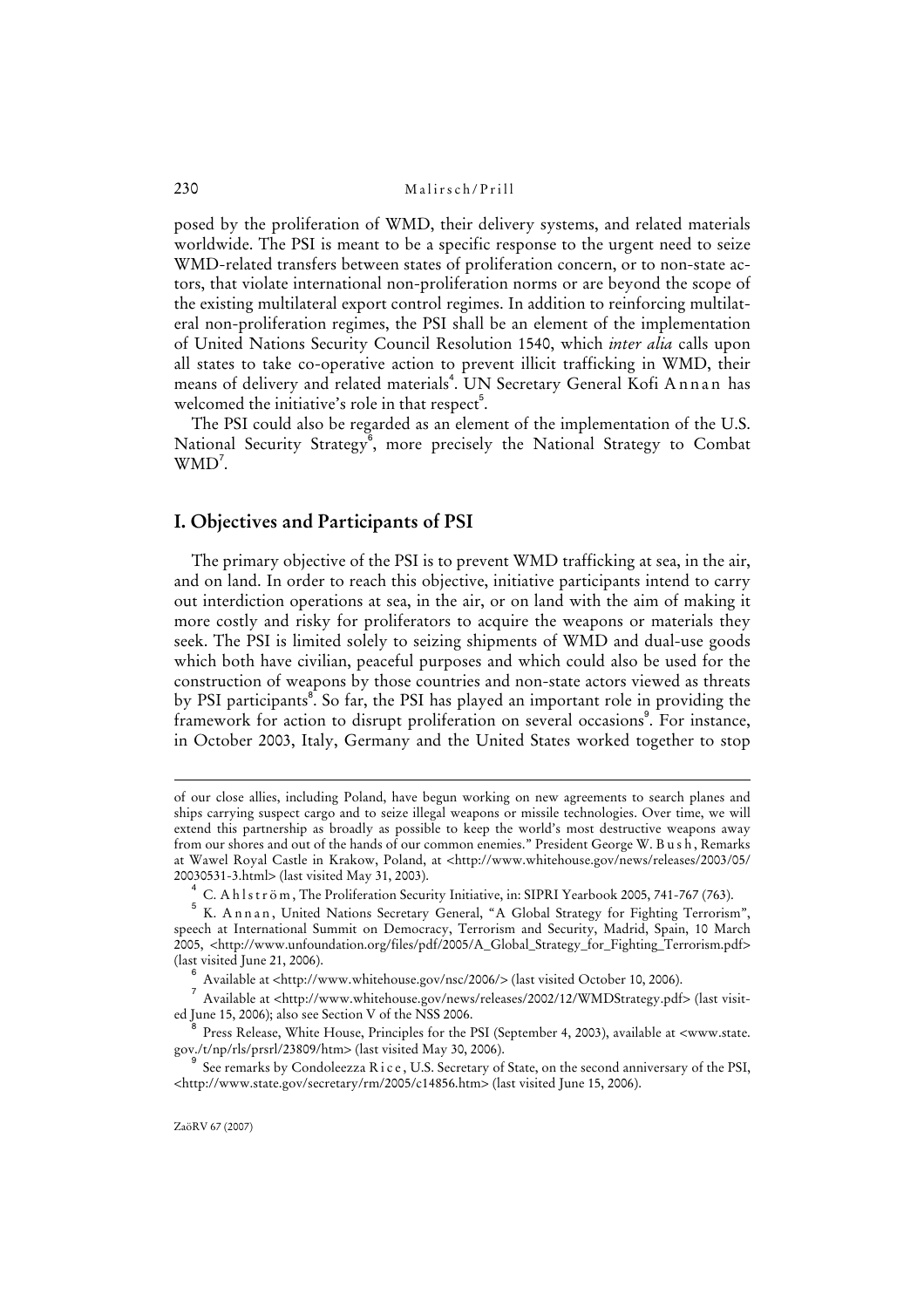the German-owned vessel BBC China from delivering a cargo of centrifuge parts for uranium enrichment destined for Libya's nuclear weapons program. Soon after, the Libyan Government renounced its WMD programs and opened its borders for international verifications.

To co-ordinate their efforts in this respect, the eleven core participants developed a set of principles on September 4, 2003<sup>10</sup>. This "Statement of Interdiction Principles" calls upon all PSI participants, as well as other countries, not to engage in WMD-related trade with countries of proliferation concern and to permit their own vessels and aircraft to be searched if suspected of transporting such goods. The principles further contain the quick exchange of information on suspicious activities to enable possible interdictions and demand that all vessels and aircraft reasonably suspected of carrying dangerous cargo are inspected when passing through national airports, ports, and other trans-shipment points. According to the U.S. administration, the rapid development of these principles was merely possible because of the fact that just a small group of like-minded states was involved $1$ . At the same time, the initiative is open for other states' suggestions:

"While the Principles have been agreed, the PSI is a dynamic initiative. If countries have ideas that are not reflected in the Statements on Principles that would contribute to a more robust, effective initiative, we want to hear from them. In that way, the PSI is an initiative open to contributions from all states that want to support interdiction efforts."<sup>12</sup>

Initially, ten states joined the initiative. Up to today, more than 60 countries have expressed their support for the PSI<sup>13</sup>. However, the factual and legal quality of that possible support remains unclear in detail.

In addition to these measures, participating states are called upon to negotiate and conclude ship-boarding agreements with other states (especially with states which are known as flag-of-convenience states). So far, the United States has signed ship-boarding agreements with some of the world's largest ship registry states, *inter alia* Liberia, Cyprus, and Panama<sup>14</sup>. For example, the agreement with Liberia allows U.S. personnel to enter a suspicious ship flying the Liberian flag unless the Liberian authorities deny access within two hours after the boarding request<sup>15</sup>. Similar agreements with other states are currently under negotiation. This practice is perfectly in accordance with international law and common among

<sup>&</sup>lt;sup>10</sup> The Statement of Interdiction Principles can be found on the Web Site of the State Department: <http://www.state.gov/t/np/rls/fs/23764.htm> (last visited April 25, 2005).

<sup>11</sup> U.S. Department of State, Fact Sheet (May 26, 2005), see <http://www.state.gov/t/isn/rls/fs/ 46839.htm> (last visited July 10, 2006).

<sup>&</sup>lt;sup>12</sup> U.S. Department of State, Fact Sheet (May 26, 2005), see ibid.

<sup>&</sup>lt;sup>13</sup> The core participants include Australia, Canada, France, Germany, Italy, Japan, the Netherlands, Norway, Poland, Portugal, Russia, Singapore, Spain, the UK, and the USA.

<sup>&</sup>lt;sup>14</sup> J.R. C r o o k, Contemporary Practice of the United States Relating to International Law, 99 AJIL (2005), 889-925 (919).

<sup>&</sup>lt;sup>15</sup> Agreement partly reprinted by S.D. Murphy, Contemporary Practice of the United States Relating to International Law, 98 AJIL (2004), 349-70 (355).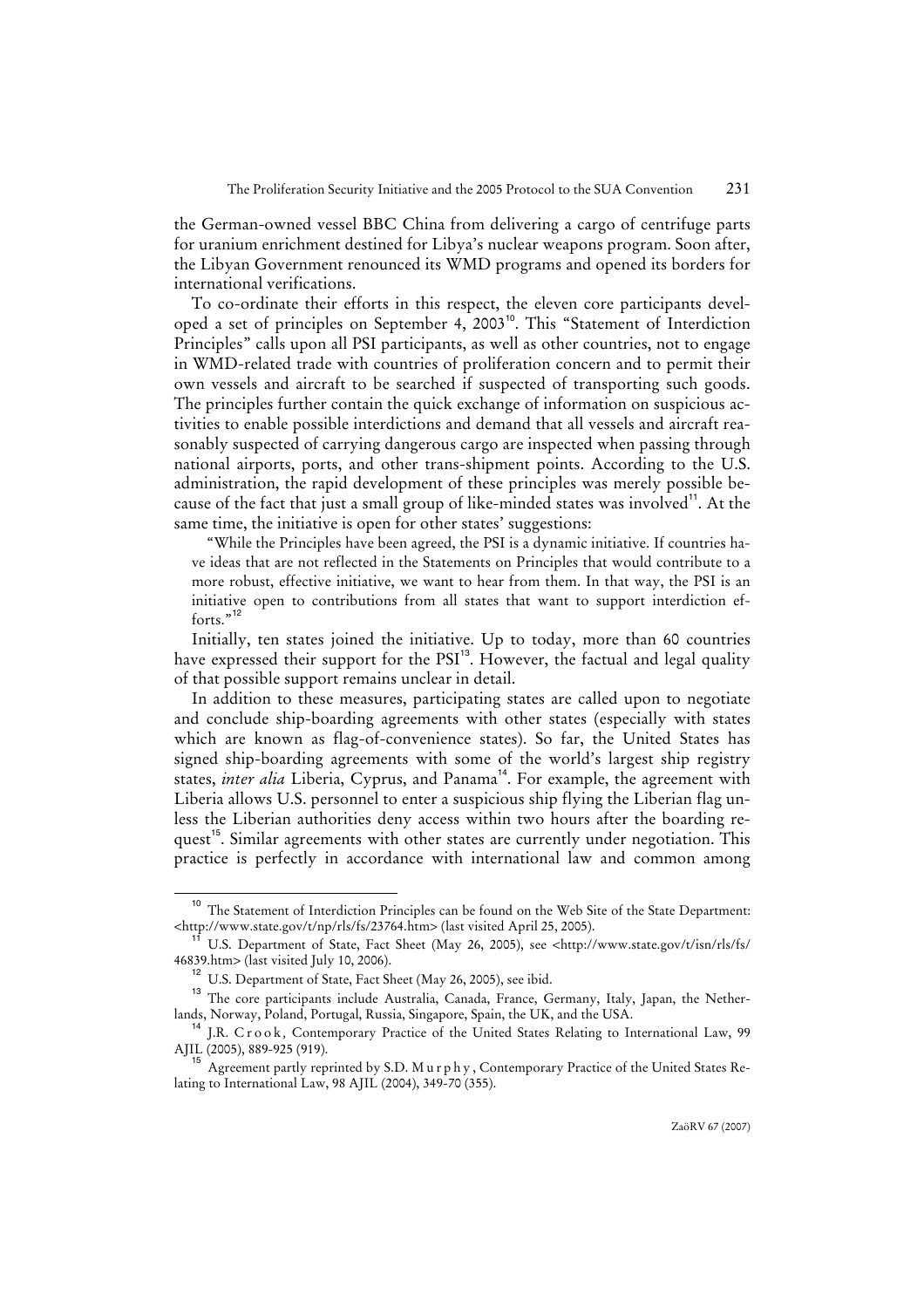states with respect to other dimensions of the law of the sea (e.g. prevention of drug smuggling, fisheries management)<sup>16</sup>.

### **II. Status and Structures of PSI Under International Law**

### **1. Status**

The PSI is often described as an informal agreement or as a coalition of likeminded states without any legal foundations. The participants themselves regard the PSI as an activity rather than an organization<sup>17</sup>. According to their perception, the PSI was not constituted by an international treaty. It has neither a co-ordinating body nor a compliance control mechanism nor any other characteristic of an international organization. Therefore, a twofold question arises with regard to the initiative's normative status under international law: Firstly, how does legal doctrine treat such intergovernmental institutions or multilateral activities not intended to possess the legal status of an international organisation or to create legal rights and obligations for the participating states? Secondly, which implications result from such undertakings with respect to the international legal order? Are they a threat, a supplement, or even an *avant-garde* to existing international law?

The formation of coalitions between states without the intention to create legal rights and obligations between the respective participating states is well known to international legal doctrine. The existence of so-called informal instruments, understandings or non-legal agreements has been recognized by the overwhelming majority of scholars<sup>18</sup>. State practice and the jurisdiction of international courts also indicate the possibility that on several occasions throughout history, states concluded agreements lacking the quality of an international treaty. As informal instruments have been employed in almost every field of international relations, e.g. diplomatic, defence, commercial, and transport, every lawyer working for a defence or foreign ministry will be familiar with them<sup>19</sup>.

<sup>19</sup> A. A u s t, The Theory and Practice of Informal International Instruments, 35 International and Comparative Law Quarterly (1986), 787-812 (788).

<sup>&</sup>lt;sup>16</sup> M. B y e r s, Policing the High Seas: The Proliferation Security Initiative, 98 AJIL (2004), 526-41  $(529)$ .

Chairman's Conclusions, PSI Meeting London, October 9-10, 2003.

<sup>&</sup>lt;sup>18</sup> E.g., J. F a w c ett, The Legal Character of International Agreements, 30 British Yearbook of International Law (1953), 381-400; K. W i d d o w s , What Is an Agreement in International Law, 50 British Yearbook of International Law (1979), 117-149; H. W. B a a d e , The Legal Effects of Codes of Conduct for Multinational Enterprises, German Yearbook of International Law (1979), 11-52; R. R. B a x t e r , International Law in Her Infinite Variety, 29 International and Comparative Law Quarterly (1980), 549-566; T. Gruchalla-Wesierski, A Framework for Understanding 'Soft-Law', 30 McGill Law Journal (1984), 37-88; M. N a s h, International Acts not Constituting Agreements, 88 American Journal of International Law (1994), 515-519; F. Münch, Comments of the 1968 Draft Convention on the Law of Treaties – Non-Binding Agreements, 29 HJIL (1969), 1-11; M. B o the, Legal and Non-legal Norms – A Meaningful Distinction in International Relations, 11 Netherlands Yearbook of International Law (1980), 65-95.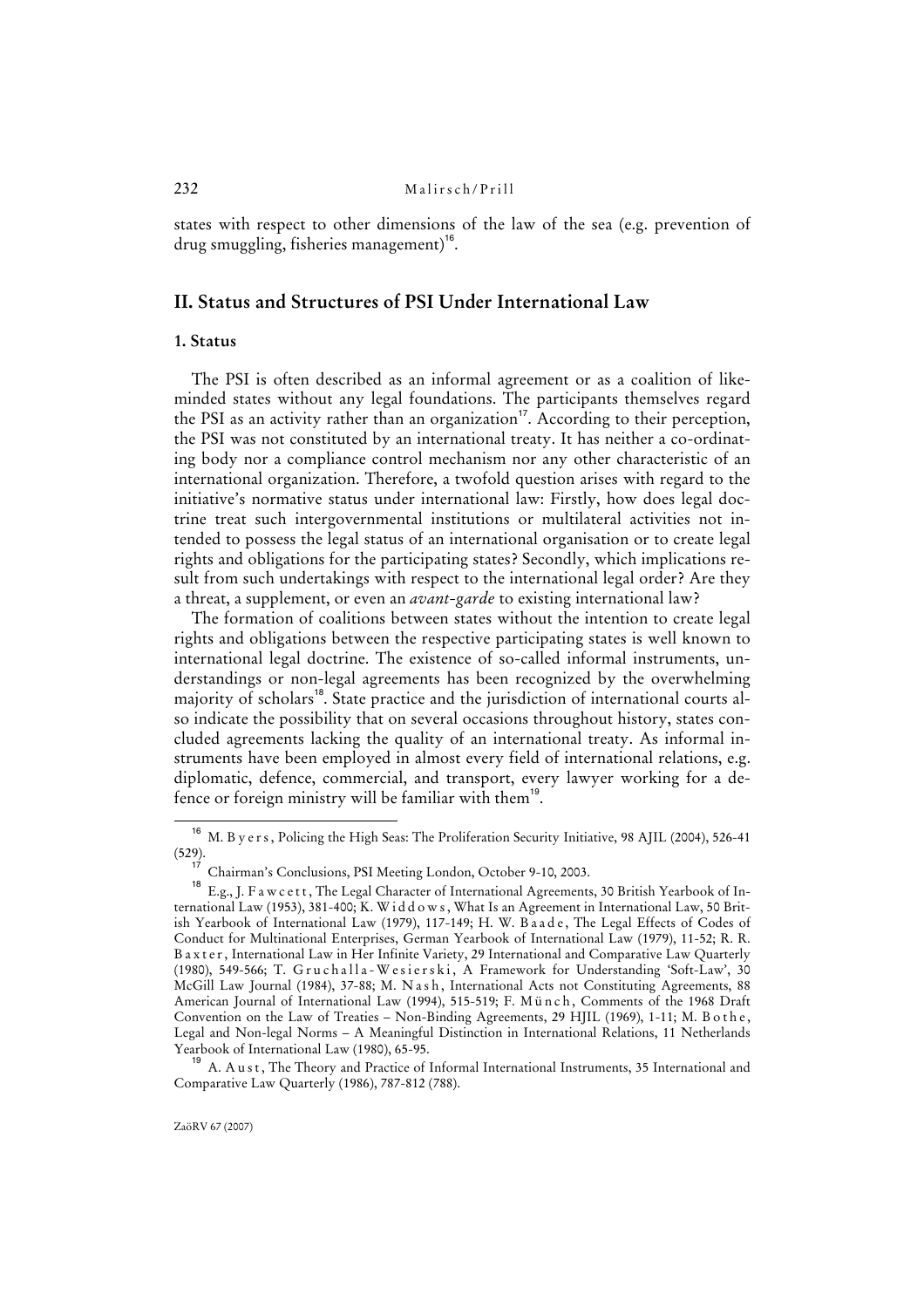Especially in the field of international economic law and closely related to that in the area of arms control and non-proliferation, several informal export control arrangements involving the participation of the major supplier states of WMDrelated equipment and materials exist (commonly referred to as supplier groups) $^{20}$ . Those supplier groups pursue the aim of curbing the proliferation of WMD, material for their production and means of delivery through the multilateral coordination of their domestic export control regulations<sup>21</sup>. According to almost every commentator, the supplier groups rely on non-legally binding arrangements and do not create any legal rights and obligations between the participating states. The same might be true for the PSI, but such a categorization depends on the criterion applicable for terminating the legal or non-legal status of an agreement. Therefore the question that arises is: what is deemed to be that criterion? With other words, what is the decisive criterion for distinguishing between legal and non-legal agreements? The answer to this question might be found in the treaty concept expressed in the Vienna Convention on the Law of Treaties (hereinafter: VCLT).

With regard to the Vienna Convention, a treaty consists of one or more written instruments concluded between states, regardless of their designation, only requiring that these agreements are "governed by international law"<sup>22</sup>. At first glance, this definition seems to be tautological: An international treaty is an agreement […] governed by international law. However, with regard to the evolution and the *travaux préparatoires* of this definition, this formulation is the result of negotiations over several decades. During this time, two alternative definitions were under discussion. The first one referred to the intention of the parties to create legal rights and obligations, while the second one preferred the inducement of an intention to create a legal relationship between states. Both elements were ultimately sacrificed at the Vienna Conference for the actual definition. Therefore, according to the prevailing view in legal doctrine, the decisive criterion for differentiating between legal and non-legal agreements should be the intention of the parties to enter into an international treaty<sup>23</sup>. In light of this criterion, the PSI's normative status depends on the intention of the participating states. As mentioned above, the participating states regard the PSI as an initiative not based upon an international treaty and without any legally binding force. Thus, the participants neither in-

The following groups are considered to be an integral part of the non-proliferation regime: The Nuclear Suppliers Group (NSG), the Australia Group (AG) for the field of biological and chemical weapons non-proliferation, and the Missile Technology Control Regime (MTCR).

Other recent examples entail coalitions of states that pursue collective goals, such as combating money laundering and terrorist financing (the Financial Action Task Force), fighting AIDS and other pandemics in developing countries (the Global Fund to Fight AIDS, Tuberculosis and Malaria) and facilitating transnational trade.

<sup>22</sup> According to Art. 2.1 *lit*. a, a VCLT treaty means "an international agreement concluded between States in written form and governed by international law, whether embodied in a single instrument or in two or more related instruments and whatever its particular designation".

<sup>&</sup>lt;sup>23</sup> O. S c h a c h t e r, The Twilight Existence of Non-Binding International Agreements, 71 AJIL (1977), 296-304 (296); H. Kraus, Système et Fonctions des Traités Internationaux, Recueil des Cours, 1934 IV, 311-400 (327).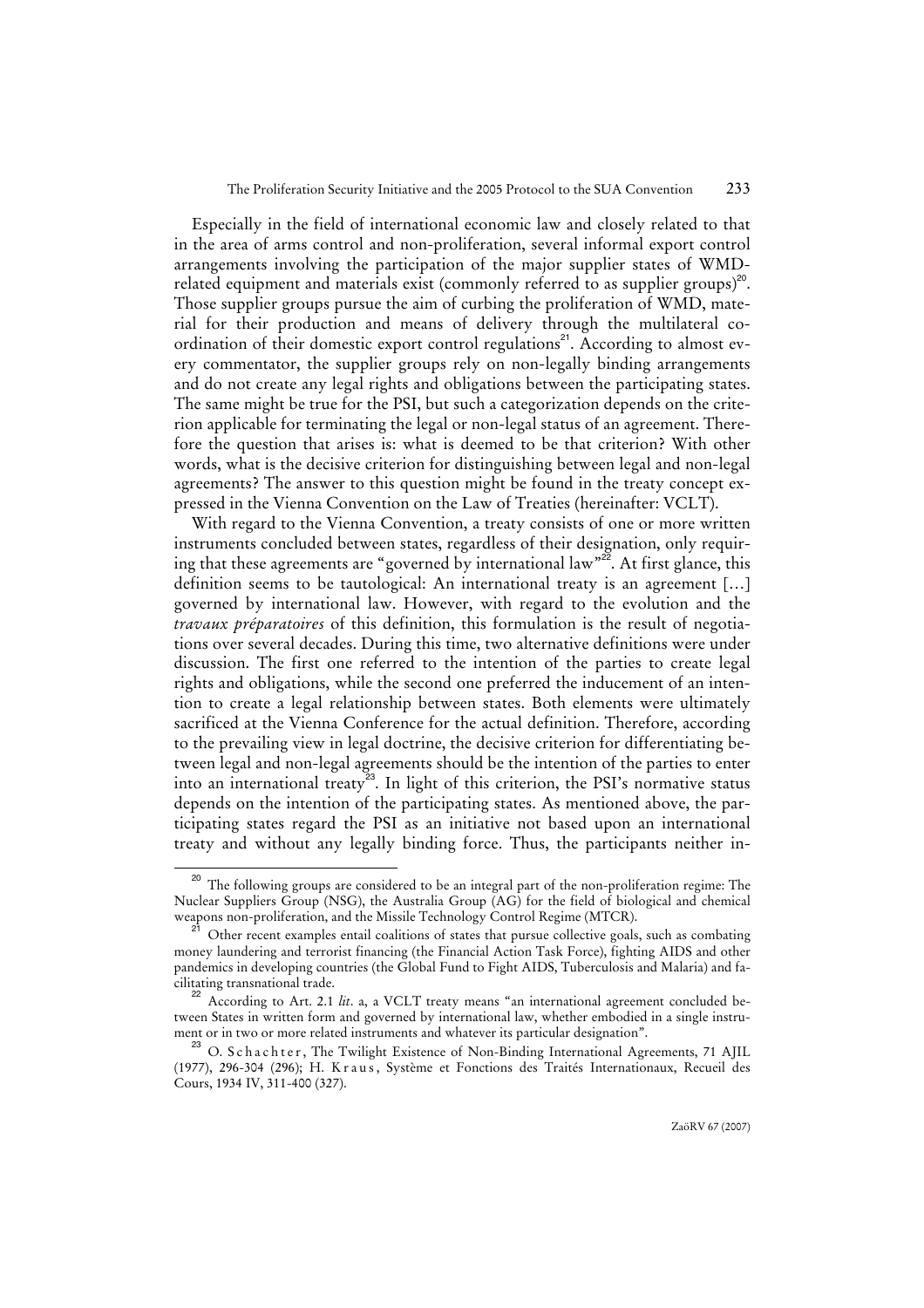tended to create legal rights and obligations between them nor to establish a legal relationship. Ergo, the PSI is based upon a non-binding agreement and the commitments of the participants in that respect are merely morally or politically binding.

### **2. Structures**

High-level meetings of representatives of participant states are the only recognizable structure within the PSI. The initiative is explicitly meant to be a loose connection of states pursuing a common aim instead of being an international organization with firm structures. This lack of formal mechanisms is considered as an advantage in respect of reacting to new developments promptly.

The decision-making process within the framework of the PSI primarily relies on high-level meetings of representatives of the participating governments, but it also builds national capabilities of the participating states within the framework of the PSI Operational Experts Group (hereinafter: OEG) to improve their national interdiction capabilities. The OEG is an expanding network of military, law enforcement, intelligence, legal, and diplomatic experts. Their task is the development of operational concepts for interdiction, the organization of interdicting exercises, the exchange of information about national legal authorities, and the co-operation with relevant industry sectors with regard to interdiction operations. Through these efforts, the OEG participants enhance the quality of collective and national interdiction capabilities.

# **III. Legal Consequences for States Acting in Pursuance of the Initiative's Objectives**

The PSI does not empower states to do anything that they previously were not allowed to do under international law. Every participating state acts under its own legal responsibility and not as a body of or on behalf of the PSI. Most importantly, the PSI does not grant governments any new legal authority to conduct interdiction operations in international waters or airspace. Such interdictions may take place, but they must be confined to what is currently permissible under international law (e.g. consenting boarding). According to the UN Convention on the Law of the Sea (hereinafter: UNCLOS) and customary international law, the freedom of navigation on the High Seas and the right of innocent passage through territorial waters have to be respected<sup>24</sup>. UNCLOS and customary international law

<sup>&</sup>lt;sup>24</sup> For comprehensive studies on this point see W. Heintschel von Heinegg, The Proliferation Security Initiative: Security vs. Freedom of Navigation?, 35 Israel Yearbook on Human Rights (2005), 181-203; D.H. Joyner, The Proliferation Security Initiative: Non-Proliferation, Counter-Proliferation, and International Law, 30 Yale Journal of International Law (2005), 507-548; C. S c h a l l e r , Die Unterbindung des Seetransports von Massenvernichtungswaffen: Völkerrechtliche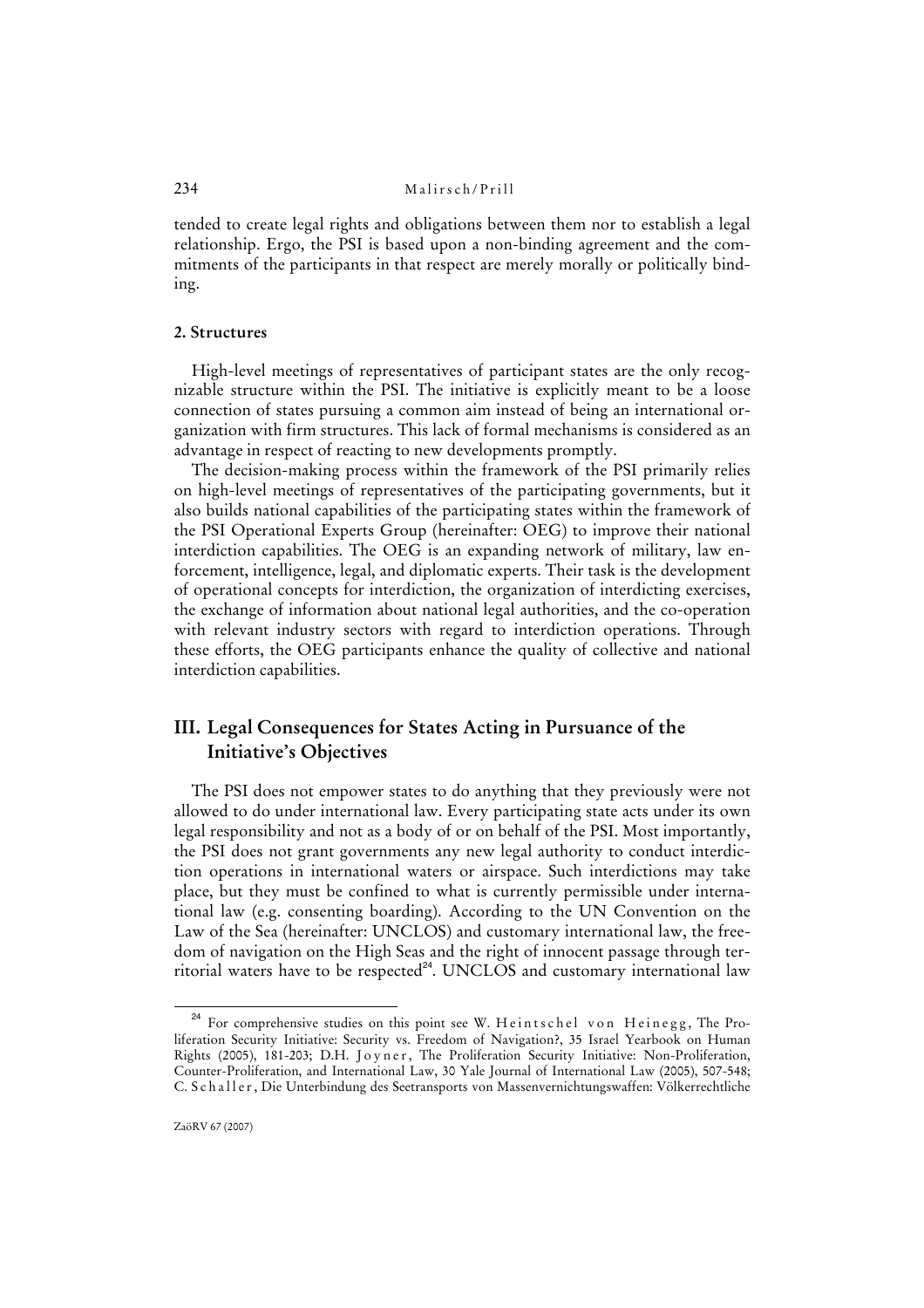do not contain any entitlement to stop and search a foreign ship simply because it is suspected to engage in proliferation activities: Art. 110 UNCLOS merely stipulates that a ship may be forcibly boarded on the High Seas if it is reasonably suspected of engaging in piracy or slave trade, lacks a flag or is broadcasting in an unauthorized manner towards, or is registered in, the state that wishes to board<sup>25</sup>. The only available means of legally exempting interdiction activities on the High Seas from the confines of Art. 110 UNCLOS for state parties of the same would be to take advantage of the article's first clause, which stipulates: "except where acts of interference derive from powers conferred by treaty." This provision reflects the intention of the drafters of the UNCLOS to leave open the possibility for state parties to amend the interdiction principles of Art. 110 through the establishment of conflicting principles in other treaty instruments.

As mentioned above, the PSI itself offers no additional legal basis for justifying operations prohibited by Art. 110 UNCLOS. The initiative is primarily intended to encourage participating states to use all permitted means to intercept proliferation-related trade. However, PSI participants, especially the U.S., seek new ways to act in accordance with the law, e.g. through the conclusion of boarding agreements or by advancing the adoption of an amending protocol to the SUA Convention. Both constitute treaties within the meaning of the first clause of Art. 110 UN-CLOS.

Another possibility of taking advantage of the said clause of Art. 110 UNCLOS advanced by the U.S. is to regard an authorization by the UN Security Council as an obligation for the state parties arising under a different treaty framework. Then U.S. Under-Secretary of State John Bolton indicated that a Security Council Resolution under Chapter VII of the UN Charter could provide authority for interdiction operations by PSI participants in cases in which sufficient authority could not be found in Art. 110 UNCLOS or other treaties like the SUA Convention, the protocols thereto or bilateral boarding agreements<sup>26</sup>. The practical disadvantages of this approach are obvious: Apart from the difficulty of persuading enough members of the Security Council to vote in favour of a resolution providing an authority to interdict a particular vessel, the necessity of revealing intelligence information could contradict national security interests. Moreover – as time is a decisive factor after the detection of a suspicious vessel – the Security Council is no adequate body for making quick decisions<sup>27</sup>.

In this respect, Security Council Resolution 1540 of April 28, 2004, and especially its operative paragraph 10, has been regarded by some commentators as an additional legal authority for PSI participants to interdict vessels at the High Seas.

l

Aspekte der – Proliferation Security Initiative – , SWP-Studie 19, Berlin 2004 (German Institute for International and Security Affairs Research Papers, Vol. 19, Berlin 2004).

<sup>&</sup>lt;sup>25</sup> On the customary status of that provision, see B y e r s, *supra* note 16, 532.

<sup>&</sup>lt;sup>26</sup> The Proliferation Security Initiative: An Interview with John Bolton, Arms Control Today, December 2003; <http://www.armscontrol.org/act/2003\_12/PSI.asp> (last visited April 23, 2005).

<sup>27</sup> J o y n e r , *supra* note 24.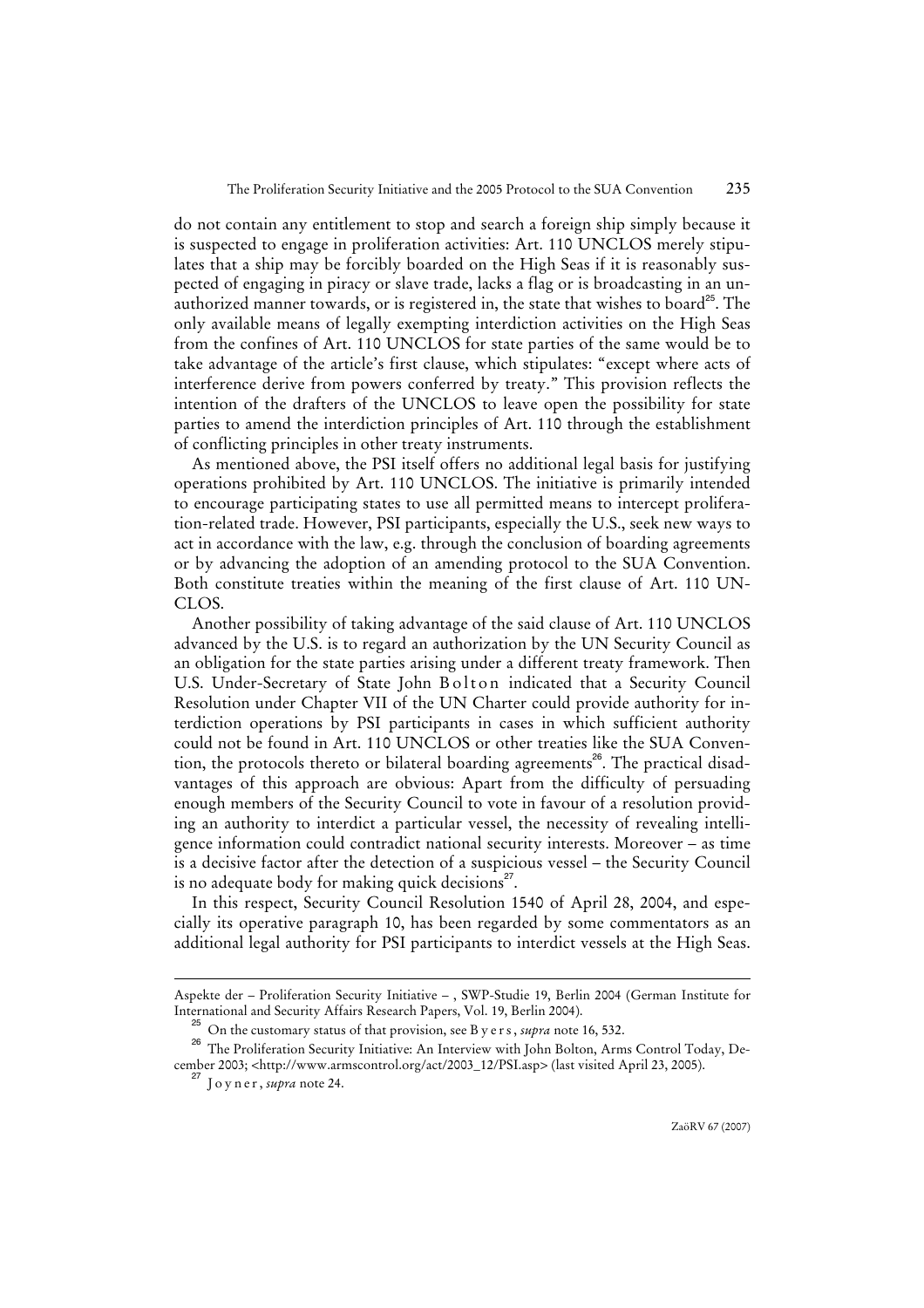Despite the opinion of those authors, neither UN Security Council Resolution 1540 nor the inherent right of self defence provide a legal basis for maritime interception operations unless substantive additional information are available which give reason to counteract an imminent attack reaching the threshold of an armed attack. A full analysis of this question would go well beyond the scope of the present article. Therefore, readers are referred to other publications<sup>28</sup>.

# **C. The 2005 Protocol to the SUA Convention**

To maximise their capacity to participate in PSI operations, participants have also agreed to strengthen relevant laws. Accordingly, PSI countries have participated in negotiations in the International Maritime Organization (hereinafter: IMO) to amend the SUA Convention<sup>29</sup>. The amendments will create new offences in relation to the transport of WMD and related materials by sea and establish a boarding regime in relation to suspect vessels. As mentioned above, the U.S. suggested amending the SUA Convention with the aim of combating terrorist activities on the High Seas and has finally achieved this goal *inter alia* through the participation of PSI countries in IMO negotiations. The SUA Convention prohibits certain activities at sea by declaring them unlawful and provides enforcement mechanisms (such as the entitlement to stop and search ships under certain conditions): Among the unlawful acts covered by Art. 3 SUA Convention are the seizure of ships by force, acts of violence against persons on board ships, and the placing of devices on board a ship which are likely to destroy or damage it<sup>30</sup>. The trafficking of WMD and related goods is not yet among the unlawful acts. This reflects the lack of "hard" or formal international law within the non-proliferation framework.

The 2005 Protocol to the SUA-Convention negotiated in the IMO's legal committee is closely linked to the PSI<sup>31</sup> and designed to change this legal situation. The protocol sets up provisions that criminalize terrorist acts and the transport of WMD and related goods on the High Seas by defining such acts as offences under the Convention in a new Art. 3 *bis*. Thereby certain proliferation activities are made substantively illegal.

 $\frac{28}{29}$  Ibid.

According to the Australian Department of Foreign Affairs and Trade, see <http://www.dfat. gov.au/publications/wmd/chapter\_5.html> (last visited August 8, 2006).

 $^{\text{30}}$  In this context, it should be noted that an Annex to the SUA Convention lists nine treaties under which offences can be considered as offences for the purpose of the SUA, e.g. the Convention for the Suppression of Seizure of Aircraft (done at The Hague 1970), the International Convention for the Suppression of Terrorist Bombings (adopted by the General Assembly of the United Nations on December 15, 1997), the International Convention for the Suppression of the Financing of Terrorism (adopted by the General Assembly of the United Nations on December 9, 1999).

IMO Legal Director Rosalie B a l k in underlines the impact some States have had on the inclusion of a reference to the Nuclear Non-Proliferation Treaty within the Protocol, 4 IMO-News (2006), 6.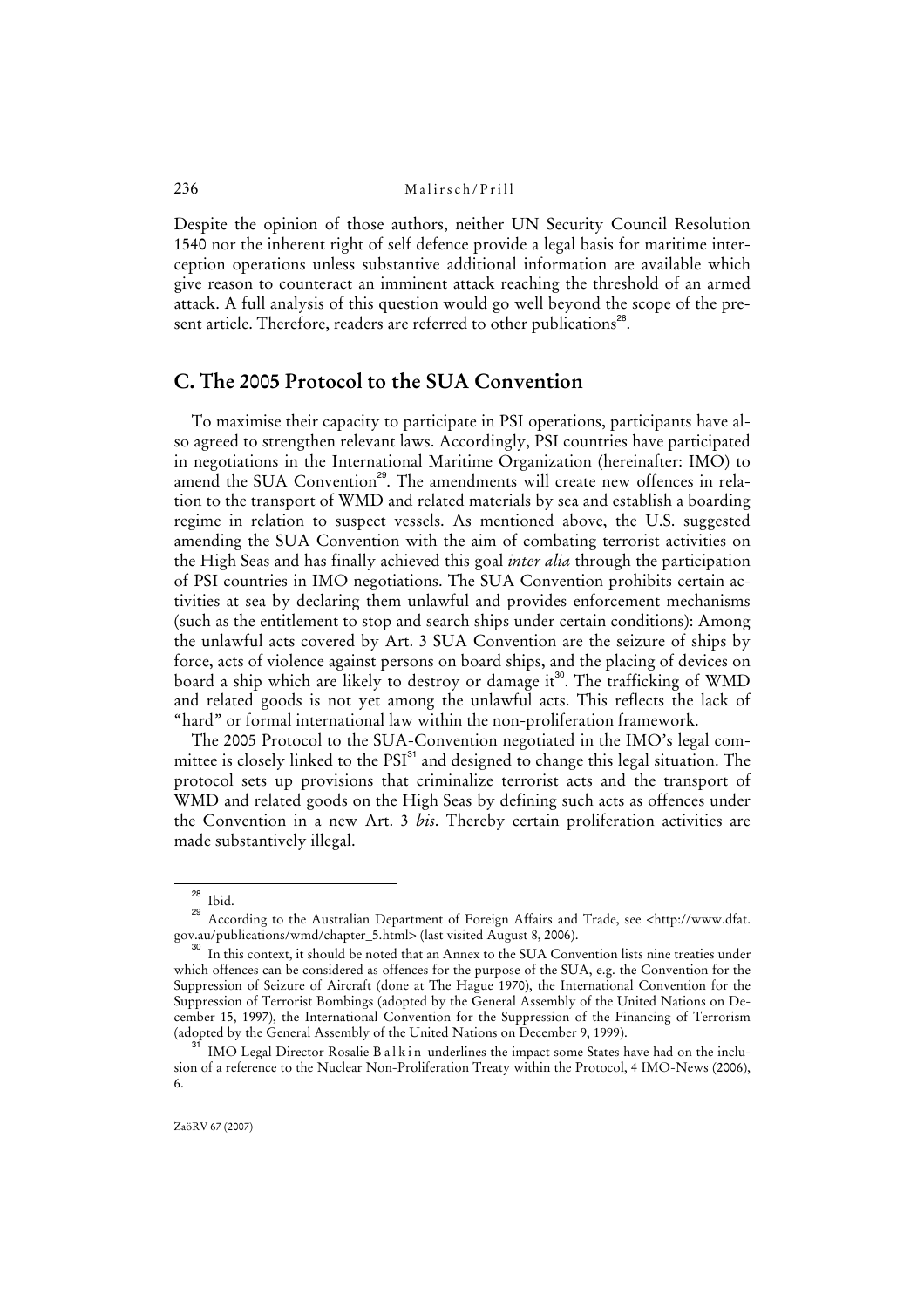According to the IMO publication of the new Art. 3 *bis*, a person commits an offence within the meaning of the Convention if that person unlawfully and intentionally:

"uses against or on a ship or discharges from a ship any explosive, radioactive material or BCN (biological, chemical, nuclear) weapon in a manner that causes or is likely to cause death or serious injury or damage;

discharges, from a ship, oil, liquefied natural gas, or other hazardous or noxious substances, in such quantity or concentration that causes or is likely to cause death or serious injury or damage;

uses a ship in a manner that causes death or serious injury or damage;

transports on board a ship any explosive or radioactive material, knowing that it is intended to be used to cause, or in a threat to cause, death or serious injury or damage for the purpose of intimidating a population, or compelling a Government or an international organization to do or to abstain from doing any act;

transports on board a ship any BCN weapon, knowing it to be a BCN weapon;

any source material, special fissionable material, or equipment or material especially designed or prepared for the processing, use or production of special fissionable material, knowing that it is intended to be used in a nuclear explosive activity or in any other nuclear activity not under safeguards pursuant to an IAEA comprehensive safeguards agreement; and

transports on board a ship any equipment, materials or software or related technology that significantly contributes to the design, manufacture or delivery of a BCN weapon, with the intention that it will be used for such purpose."<sup>32</sup>

The transportation of nuclear material does not constitute an offence if such item or material is transported to or from the territory of, or is otherwise transported under the control of, a state party to the Treaty on the Non-Proliferation of Nuclear Weapons. Under the 2005 Protocol, a person does commit an offence within the meaning of the SUA Convention if that person unlawfully and intentionally transports another person on board a ship knowing that the person has committed an act which is regarded as an offence under the SUA Convention. The 2005 Protocol also outlaws the unlawful and intentional injury or killing of any person in connection with the commission of any of the offences in the SUA Convention. Additionally, the attempt to commit such an offence, the participation as an accomplice, the organization or direction of others to commit an offence, or the contribution to the commissioning of an offence is equally prohibited.

The wording of the new Art. 3 *bis* resembles definitions of terrorist acts contained in United Nations conventions directed against specific aspects of terrorist activity.

The list of offences under the Convention is further broadened by amendments to the 1988 SUA Protocol for the Suppression of Unlawful Acts against the Safety of Fixed Platforms Located on the Continental Shelf. These amendments reflect the spirit of the proposed 2005 Protocol to the SUA Convention.

<sup>32</sup> Available at <http://www.imo.org/About/mainframe.asp?topic\_id=1018&doc\_id=5334> (last visited May 30, 2006).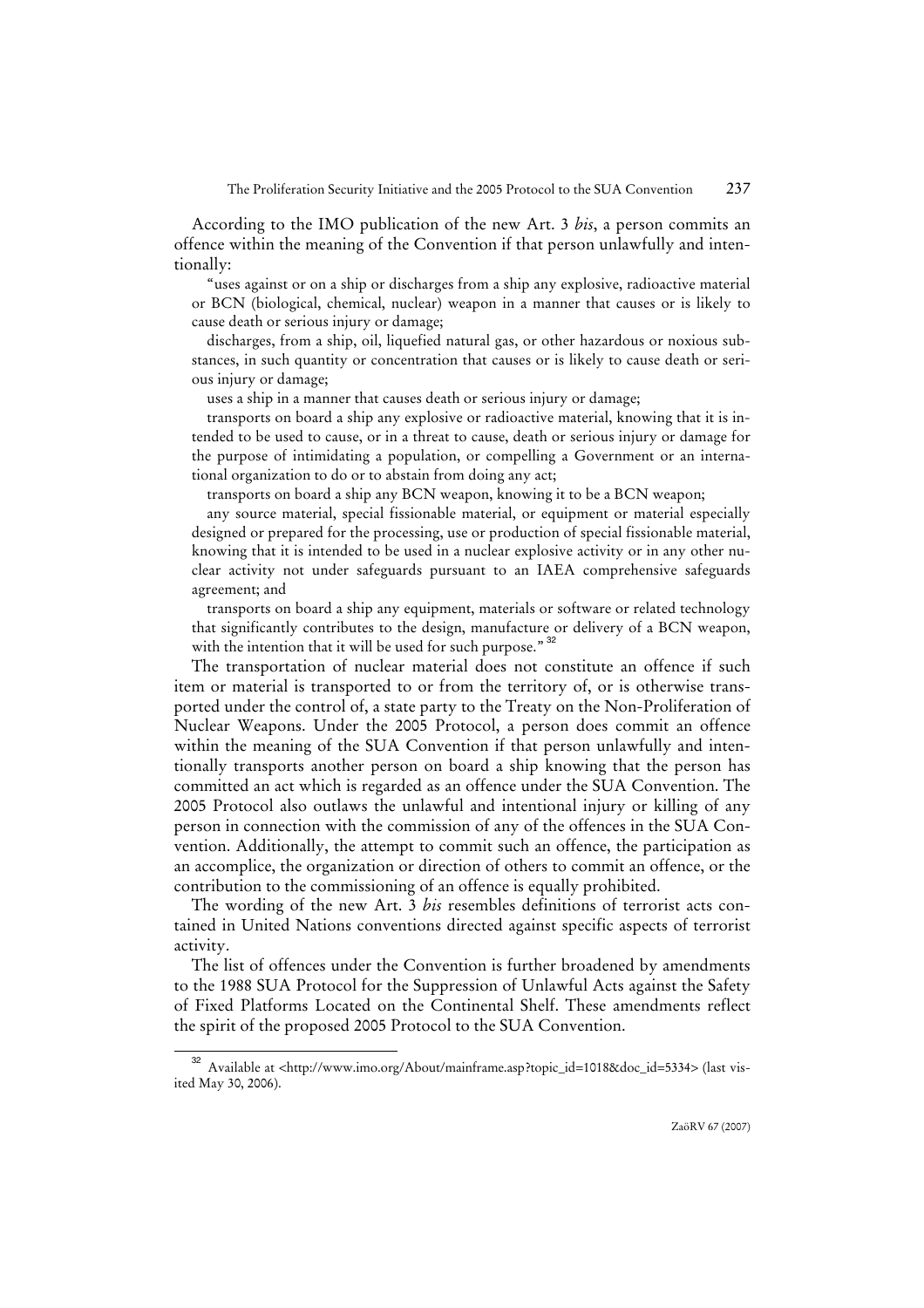In order to allow effective enforcement of the new prohibitions, the 2005 Protocol will also establish procedures to board ships suspected of transporting WMD and related goods under certain circumstances. A new Art. 8 *bis* in the SUA Convention covers several related procedures and principles of co-operation and procedures to be followed if a state party to the Convention desires to board a ship flying the flag of another state party when the requesting party has reasonable grounds to suspect that the ship or a person on board the ship is, has been, or is about to be involved in the commission of an offence under the Convention. The authorization of the flag state is still required before the boarding measure. However, a state party may notify the IMO Secretary General that it would allow authorization to board and search a ship flying its flag, its cargo and persons on board if there is no response from the flag state within four hours. A state party can also notify that it authorizes a requesting party to board and search the ship, its cargo and persons on board, and to question the persons on board to determine if an offence has been, or is about to be, committed. The use of force during boarding operations is to be avoided, except when necessary to ensure the safety of officials and persons on board, or where the officials are obstructed to the execution of authorized actions.

Art. 8 *bis* contains necessary safeguards for when a state party takes measures against a ship, including boarding. The safeguards include: not endangering the safety of life at sea; ensuring that all persons on board are treated in a manner which preserves human dignity and in keeping with human rights law; taking due account of safety and security of the ship and its cargo; ensuring that measures taken are environmentally sound; and taking reasonable efforts to avoid a ship being unduly detained or delayed.

In addition, the proposed protocol also covers extradition procedures and contains provisions relating to international co-operation in criminal procedures against offenders governed by the principle of *aut dedere aut judicare*.

The 2005 Protocol was adopted by the Diplomatic Conference on the Revision of the SUA Treaties on October 14, 2005. As its entry into force is linked to the entry into force of the revised 2005 SUA Convention, which will enter into force ninety days after the date on which twelve states have either signed it without reservation as to ratification, acceptance or approval, or have deposited an instrument of ratification, acceptance, approval or accession with the IMO Secretary General, the Protocol has not yet entered into force. The Protocol additionally requires ratification from three state parties to the SUA Convention. The instruments have been open for signature since February 14, 2006.

The adoption of the 2005 Protocol to the SUA Convention may possibly solve some of the legal deficits of the PSI's interdiction operations with regard to boarding measures on the High Seas. When entered into force, it will empower states to conduct interdiction operations including the boarding of ships subject to conditions that have been adjusted to fit the needs of states in their efforts to counter terrorism and enforce non-proliferation regimes.

ZaöRV 67 (2007)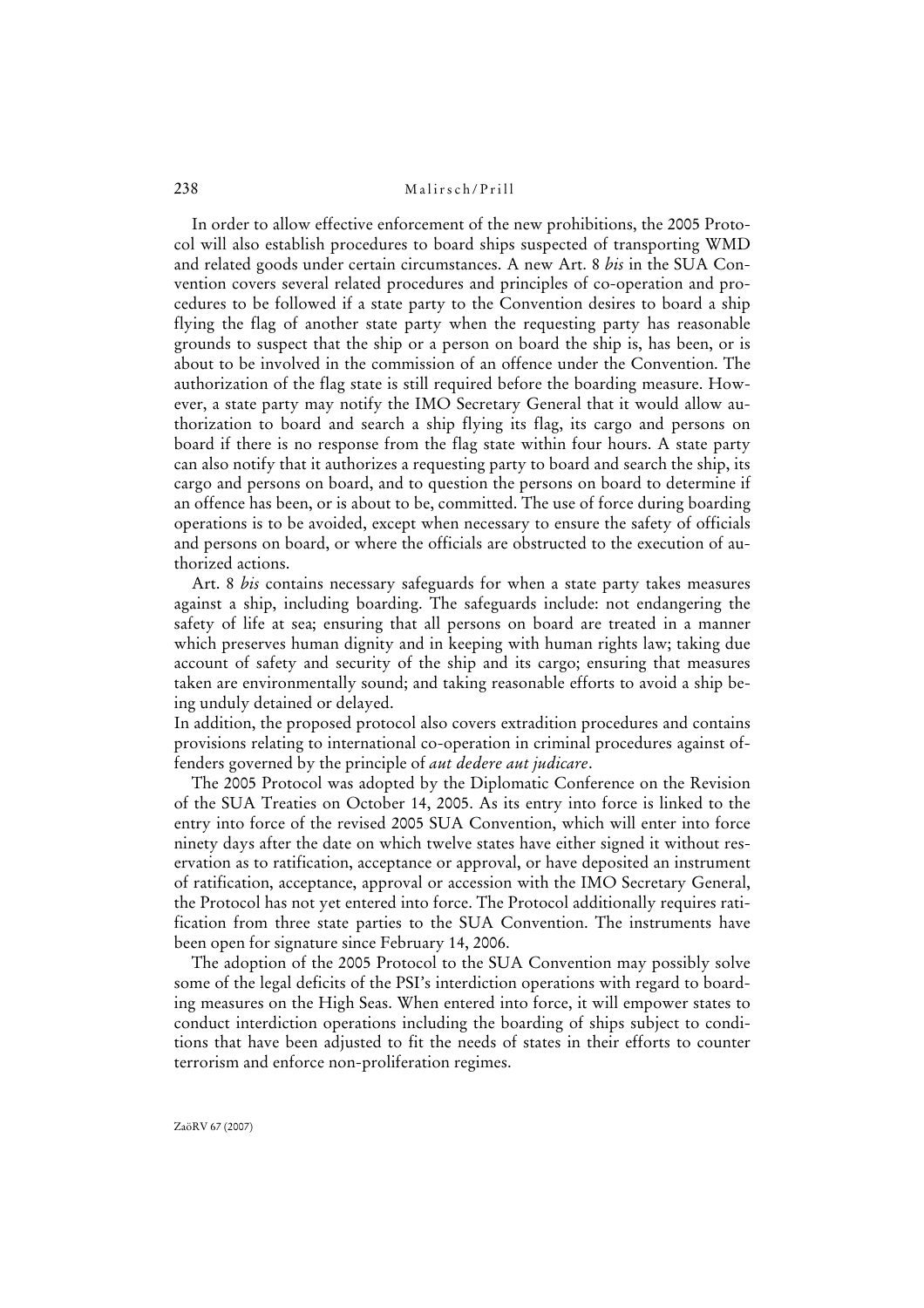# **D. Some Remarks on Informal Co-Operation**

The starting point for the current discussion about the advantages and disadvantages of informal co-operation between states was the 2003 war against Iraq, which was led by a group of states calling themselves a "Coalition of the Willing". The whole discussion revolves around the idea that there is a common phenomenon in public international law: Individual states form alliances outside the established structures of multilateral institutions, i.e. international organizations, in order to realize common objectives which they could otherwise not achieve.

In contrast to an international organization, such a coalition is not based on a legally binding treaty between states but on a non-binding instrument, e.g. an informal understanding.

The term "Coalition of the Willing" has acquired a negative connotation during the last decade, as it was used to denote the collective efforts of a group of states led by the U.S. to disarm Iraq of WMD. In this context, analysts have identified a nexus between the forming of informal coalitions designed to overcome or avoid institutional blockades and the "multilateralism-*à-la-carte*" tendency in U.S. foreign policy<sup>33</sup>. At a more general level, the question has been raised whether "Coalitions of the Willing" represent a threat to the existing international legal order or form an *avant-garde* within the process of international law-making<sup>34</sup>.

Critics of those informal instruments argue that states increasingly seek to avoid international law altogether and instead explore other modalities. According to those voices, governments that initiate co-ordination efforts across national boundaries consciously avoid making any claims about international law and do not use treaties as the means for co-ordinating their activities. Thus, they shape international law, but only indirectly, through informal processes. They sign no formal treaties, set up no international organizations, and sometimes mask public functions as private initiatives subject only to private law. They consciously try to disengage from traditional international law.

Despite its general importance, academic writers have recently concentrated on the UN System of Collective Security when discussing "Coalitions of the Willing"<sup>35</sup>, whereas other authors examine the general tendency towards informal co-

<sup>33</sup> Compare B y e r s , *supra* note 16, 542.

<sup>&</sup>lt;sup>34</sup> This was the case throughout a symposium held by the Institute of International Law and European Law at the University of Goettingen in July 2005.

E.g. N. B l o k k e r, Powers and Practice of the UNSC to Authorize the Use of Force by - Coalitions of the Able and Willing –, 11 EJIL (2000), 541-568; P. Stewart, Beyond Coalitions of the Willing: Assessing U.S. Multilateralism, 17 Ethics and International Affairs (2003), 37-54; G. Wils o n, UN Authorized Enforcement: Regional Organisations vs. – Coalitions of the Willing –, 10 International Peacekeeping (2003), 89-106; D.T. S t u a r t , NATO and the Wider World: From Regional Collective Defence to Global Coalitions of the Willing, 58 Australian Journal of International Affairs (2004), 33-46; R. P o n z i o , The Solomon Islands: The UN and Intervention by Coalitions of the Willing, 12 International Peacekeeping (2005), 173-188.